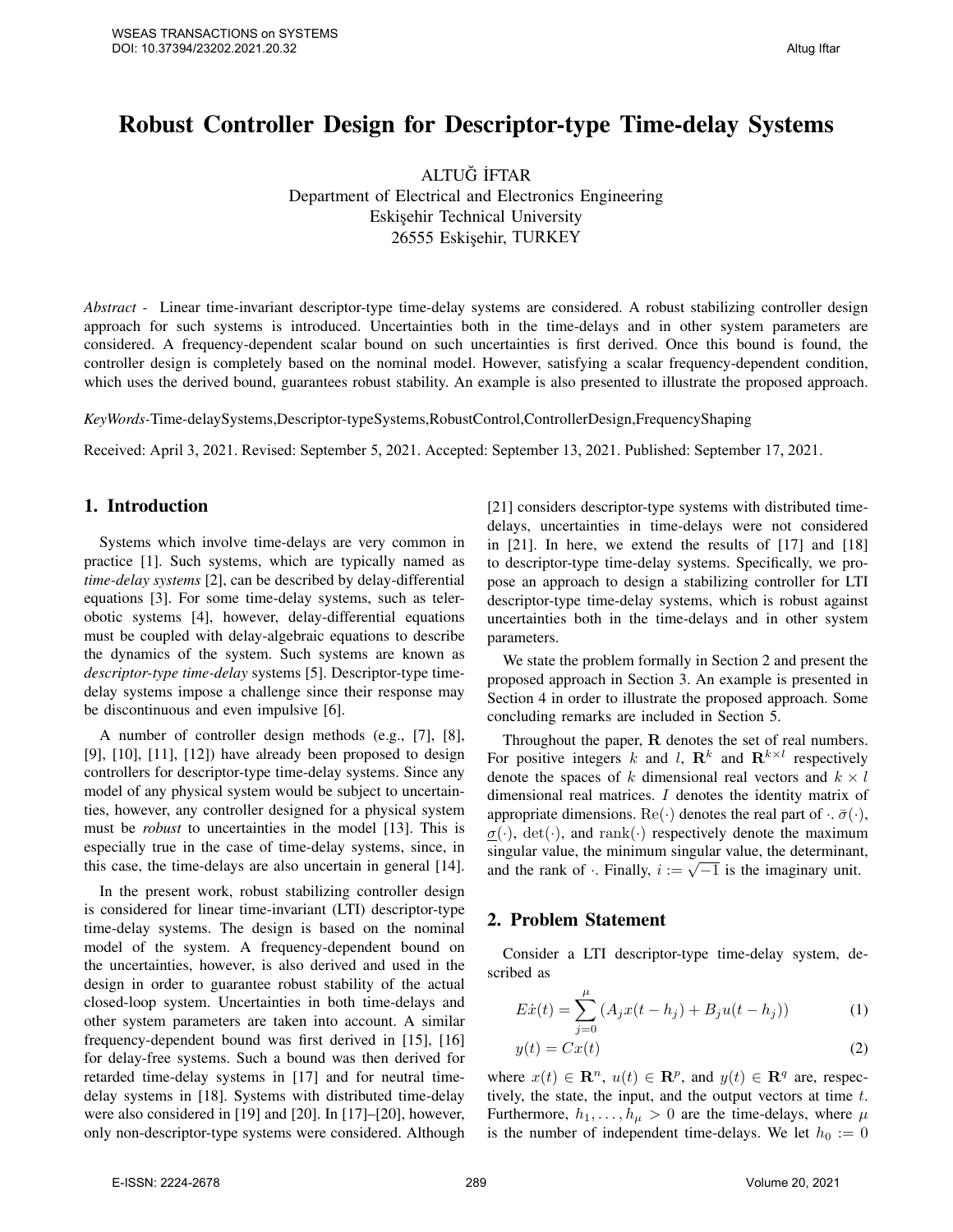for notational convenience (i.e.,  $j = 0$  in (1) corresponds to the delay-free part of the system).  $A_j$ ,  $B_j$ ,  $j = 0, \ldots, \mu, C$ , and E are appropriately dimensioned constant real matrices, where  $C$  and  $E$  are known matrices. We assume that, for  $j = 0, \ldots, \mu$ ,  $A_j = A_j^0 + A_j^1$  and  $B_j = B_j^0 + B_j^1$ , where  $A_j^0$  and  $B_j^0$  are known matrices, representing the nominal part, and  $\tilde{A}^1_j$  and  $B^1_j$  are unknown matrices, representing the uncertainties. It is, however, assumed that

$$
\bar{\sigma}(A_j^1) \le \delta_j^a \quad \text{and} \quad \bar{\sigma}(B_j^1) \le \delta_j^b \,, \tag{3}
$$

for some known bounds  $\delta_j^a > 0$  and  $\delta_j^b > 0$ ,  $j = 0, \dots, \mu$ . Here, it is assumed that all the input-output uncertainties and time-delays are represented at the input. Because of this assumtion, no uncertainties or time-delays appear in the output equation (2). Here, the time-delays,  $h_1, \ldots, h_\mu > 0$ , are also assumed to be uncertain. Thus, it is assumed that, for  $j = 1, \dots, \mu$ ,  $h_j = h_j^0 + h_j^1$ , where  $h_j^0$  is known, representing the nominal part, and  $\hat{h}_j^1$  is unknown, representing the uncertain part, satisfying

$$
|h_j^1| \le \delta_j^h \tag{4}
$$

for some known bounds  $\delta_j^h > 0$ ,  $j = 1, \dots, \mu$ .

It is also assumed that  $rank(E) = n_1 < n$ . Because of this assumption, the system  $(1)$ – $(2)$  is a descriptor-type system [6]. It is, however, asuumed that:

**Assumption 1:** rank $(\mathcal{L}A_0\mathcal{R}) = n_2 := n - n_1$ , for all  $A_0^1$ satisfying  $\bar{\sigma}(A_0^1) \leq \delta_0^a$ ,

where  $\mathcal{L} \in \mathbb{R}^{n_2 \times n}$  and  $\mathcal{R} \in \mathbb{R}^{n \times n_2}$  are such that the rows of  $\mathcal L$  span the left null space of E and the columns of  $\mathcal R$ span the right null space of E. Because of this assumption, a unique solution to (1), for any suitable initial condition,  $x(t + \theta), \theta \in [-h_{max}, 0],$  where  $h_{max} := \max_i (h_i),$  is guaranteed [3].

The *characteristic function* of the system (1) is given by

$$
\psi(s) := \det(sE - \mathcal{A}(s))\tag{5}
$$

where

$$
\mathcal{A}(s) := \sum_{j=0}^{\mu} A_j e^{-sh_j} \tag{6}
$$

and the *modes* of the system (1) are the roots of  $\psi(s) = 0$ . It is known that the system (1) has infinitely many modes, in general [22]. However, under Assumption 1, it has only finitely many modes with real part greater than

$$
\nu_f := \sup\{\text{Re}(s) \mid \det(\bar{\mathcal{A}}(s)) = 0\} \tag{7}
$$

where  $\overline{A}(s) := \mathcal{LA}(s)\mathcal{R}$ , where  $\mathcal L$  and  $\mathcal R$  are as in Assumption 1 and  $A(s)$  is as given in (6) [23].

It is known that  $(1)$ – $(2)$  can not be stabilized by a finitedimensional proper LTI controller unless  $\nu_f < 0$  [24]. Thus, since our aim is to stabilize  $(1)$ – $(2)$  for all uncertainties satisfying (3) and (4), we make the following assumption:

**Assumption 2:**  $\nu_f < 0$  for any uncertainties satisfying (3) and (4).

This assumption implies that the system (1) has only finitely many unstable modes. A mode is called as an *unstable mode* if it has a non-negative real part. For technical reasons we also make the following assumption:

Assumption 3: For any uncertainties satisfying (3) and (4), the system (1) has the same number of unstable modes.

The problem then is to design a controller, based on the *nominal model*:

$$
E\dot{x}(t) = \sum_{j=0}^{\mu} \left( A_j^0 x(t - h_j^0) + B_j^0 u(t - h_j^0) \right)
$$
 (8)

$$
y(t) = Cx(t) \tag{9}
$$

such that the *actual closed-loop system* obtained by applying this controller to the system  $(1)$ – $(2)$  is robustly stable for all uncertainties satisfying the bounds (3) and (4).

#### 3. Controller Design

To solve the above stated problem, we note that the transfer function matrices (TFMs) of the actual system (1)– (2) and of the nominal model (8)–(9) are respectively given by

$$
\Gamma(s) = C \left( sE - \mathcal{A}(s) \right)^{-1} \mathcal{B}(s) \tag{10}
$$

and

$$
\Gamma^{0}(s) = C \left( sE - \mathcal{A}^{0}(s) \right)^{-1} \mathcal{B}^{0}(s) \tag{11}
$$

where  $A(s)$  is defined in (6),

$$
\mathcal{B}(s) := \sum_{j=0}^{\mu} B_j e^{-sh_j} \tag{12}
$$

$$
\mathcal{A}^0(s) := \sum_{j=0}^{\mu} A_j^0 e^{-s h_j^0}
$$
 (13)

and

$$
\mathcal{B}^0(s) := \sum_{j=0}^{\mu} B_j^0 e^{-s h_j^0}
$$
 (14)

The TFMs  $\Gamma(s)$  and  $\Gamma^{0}(s)$  can be related as:

$$
\Gamma(s) = \Gamma^{0}(s) \left( I + \Delta(s) \right) \tag{15}
$$

where  $\Delta(s)$  is the so-called *multiplicative uncertainty matrix*. Next, we derive a frequency-dependent upper bound on the norm of  $\Delta(i\omega)$ :

Lemma 1: Let

$$
e(\omega) := \frac{n(\omega)}{d(\omega)}, \qquad (16)
$$

where

$$
n(\omega) := \delta^b + \sum_{j=1}^{\mu} \bar{\sigma} \left( B_j^0 \right) \theta_j(\omega) + \delta^0(\omega) \tag{17}
$$

and

$$
d(\omega) := \underline{\sigma} \left( \mathcal{B}^0(i\omega) \right) - \delta^0(\omega) \tag{18}
$$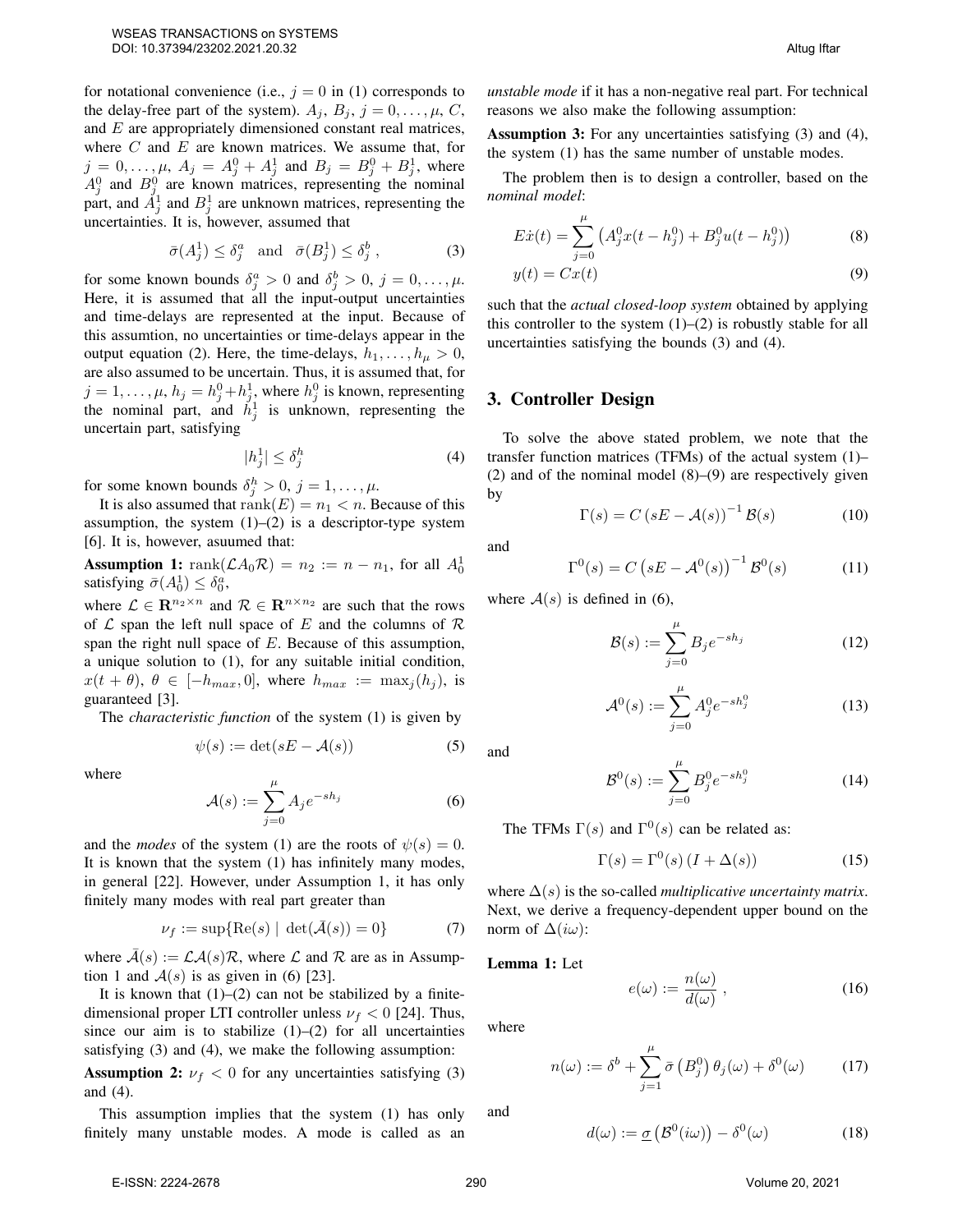where 
$$
\delta^b := \sum_{j=0}^{\mu} \delta_j^b
$$
,  
\n $\theta_j(\omega) := \begin{cases}\n2 \sin\left(\frac{|\omega| \delta_j^b}{2}\right) , & |\omega| \le \frac{\pi}{\delta_j^b} \\
2 , & |\omega| > \frac{\pi}{\delta_j^b}\n\end{cases}$ ,  $j = 1, ..., \mu$ ,

and

$$
\delta^{0}(\omega) := \left(\delta^{a} + \sum_{j=1}^{\mu} \bar{\sigma}\left(A_{j}^{0}\right) \theta_{j}(\omega)\right) \bar{\sigma}\left(\Gamma_{0}(i\omega)\right)
$$

where  $\delta^a := \sum_{j=0}^{\mu} \delta_j^a$  and

$$
\Gamma_0(s) := \left(sE - \mathcal{A}^0(s)\right)^{-1} \mathcal{B}^0(s)
$$

Suppose that  $d(\omega) > 0$ ,  $\forall \omega \in \mathbb{R}$ . Then, for all uncertainties satisfying (3) and (4),

$$
\bar{\sigma}(\Delta(i\omega)) \le e(\omega) , \quad \forall \omega \in \mathbf{R} . \tag{19}
$$

**Proof:** Suppose  $\Delta(s)$  satisfies

$$
(sE - \mathcal{A}(s))^{-1} \mathcal{B}(s) = (sE - \mathcal{A}^0(s))^{-1} \mathcal{B}^0(s) (I + \Delta(s))
$$
\n(20)

Note that by premultiplying both sides of  $(20)$  by C, we obtain (15). This implies that such  $\Delta(s)$  can be chosen as the multiplicative uncertainty matrix. Next, premultiply both sides of (20) by  $(sE - A(s))$  and rearrange terms to obtain

$$
\mathcal{N}(s) = \mathcal{D}(s)\Delta(s) \tag{21}
$$

where

$$
\mathcal{N}(s) := \sum_{j=0}^{\mu} B_j^1 e^{-sh_j} + \sum_{j=1}^{\mu} B_j^0 \rho_j(s) + \Delta^0(s)
$$

and

$$
\mathcal{D}(s) := \mathcal{B}^0(s) - \Delta^0(s)
$$

where  $\rho_j(s) := e^{-s h_j} - e^{-s h_j^0}$  and

$$
\Delta^{0}(s) := \left[\sum_{j=0}^{\mu} A_{j}^{1} e^{-s h_{j}} + \sum_{j=1}^{\mu} A_{j}^{0} \rho_{j}(s)\right] \Gamma_{0}(s)
$$

Note that  $|e^{-i\omega h}$  $\bigg\}$  $| = 1$ , for any real  $\omega$  and h,  $|\rho_j(i\omega)| =$  $\left| e^{-i\omega(h_j^1-h_j^0)} - 1 \right| = \left| 2 \sin \left( \frac{\omega(h_j^1-h_j^0)}{2} \right) \right|$  $\left|e^{-i\omega(h_j^1-h_j^0)}-1\right|_0=\left|2\sin\left(\frac{\omega(h_j^1-h_j^0)}{2}\right)\right|\leq \theta_j(\omega),\ j=1,\ldots,\mu, \text{ and } \bar{\sigma}(\Delta^0(i\omega))\leq \delta^0(\omega),\ \forall\omega\in\mathbf{R}. \text{ Thus,}$  $\bar{\sigma}(\mathcal{N}(i\omega)) \leq \delta^b + \sum$  $\mu$  $j=1$  $\bar{\sigma}$   $\left(B_j^0\right)\theta_j(\omega) + \delta^0(\omega) =: n(\omega)$ 

and

$$
\underline{\sigma}(\mathcal{D}(i\omega)) \ge \underline{\sigma}(\mathcal{B}^0(i\omega)) - \delta^0(\omega) =: d(\omega)
$$

where we used inequalities  $\bar{\sigma}(M \pm N) \leq \bar{\sigma}(M) + \bar{\sigma}(N)$ ,  $\bar{\sigma}(MN) \leq \bar{\sigma}(M)\bar{\sigma}(N)$ , and  $\underline{\sigma}(M \pm N) \geq \underline{\sigma}(M) - \bar{\sigma}(N)$ , for arbitrary matrices  $M$  and  $N$  [25]. Furthermore, from (21),

$$
\bar{\sigma}\left(\Delta(i\omega)\right) \leq \frac{\bar{\sigma}\left(\mathcal{N}(i\omega)\right)}{\underline{\sigma}\left(\mathcal{D}(i\omega)\right)} , \quad \forall \omega \in \mathbf{R} ,
$$

from which the desired result follows.



Fig. 1. Controller implementation

Now, suppose that a LTI controller with the TFM  $K(s)$ , to be implemented in a negative feedback configuration as shown in Fig. 1, is designed to stabilize the nominal model. The *complementary sensitivity matrix* for the nominal closedloop system is then given as

$$
T^{0}(s) := \Gamma^{0}(s)K(s) \left[ I + \Gamma^{0}(s)K(s) \right]^{-1}
$$
 (22)

Suppose that this matrix satisfies

$$
\bar{\sigma}\left(T^0(i\omega)\right) < \frac{1}{e(\omega)}, \quad \forall \omega \in \mathbf{R}, \tag{23}
$$

where  $e(\omega)$  is as given in (16). Then, as proved in the following theorem,  $K(s)$  also stabilizes the actual system robustly.

Theorem 1: Let Assumptions 1–3 hold. Suppose that the controller  $K(s)$  stabilizes the nominal model (8)–(9). Furthermore, suppose that (23) is satisfied. Then, for all uncertainties that satisfy (3) and (4), the controller  $K(s)$  robustly stabilizes the actual system  $(1)$ – $(2)$ .

Proof: Suppose that (23) is satisfied. Then, by (19), for all uncertainties that satisfy (3) and (4),

$$
\bar{\sigma}\left(T^0(i\omega)\right) < \frac{1}{\bar{\sigma}\left(\Delta(i\omega)\right)} \ , \quad \forall \omega \in \mathbf{R} \tag{24}
$$

Under Assumptions 1–3, however, (24) implies that any LTI controller that stabilizes the nominal model (8)–(9) also stabilizes the actual system  $(1)$ – $(2)$  robustly [13]. Thus, the desired result follows.

The above theorem implies that, assuming that Assumptions 1–3 hold, we can design a controller, by using any approach, to stabilize the nominal model (8)–(9), while maintaining the bound (23) as well. This controller will then stabilize the actual system  $(1)$ – $(2)$  robustly. In the next section, we will illustrate this approach by an example.

#### 4. Example

Consider a system described by  $(1)$ – $(2)$  with one input delay, no state delays and no delay-free input channel (thus,  $\mu = 1, A_1 = 0, \text{ and } B_0 = 0$ , where

$$
E = \begin{bmatrix} 1 & 0 \\ 0 & 0 \end{bmatrix}, \quad A_0^0 = \begin{bmatrix} 2 & 1 \\ 0 & 1 \end{bmatrix}, \quad B_1^0 = \begin{bmatrix} 0 \\ -1 \end{bmatrix},
$$
 and 
$$
C = \begin{bmatrix} 1 & 0 \end{bmatrix}
$$

The bounds on the uncertain parts of  $A_0$  and of  $B_1$  are assumed to be  $\delta_0^a = \delta_1^b = 0.1$ . The nominal value of the timedelay is  $h_1^0 = 0.1$  with 10% uncertainty (i.e.,  $\delta_1^h = 0.01$ ).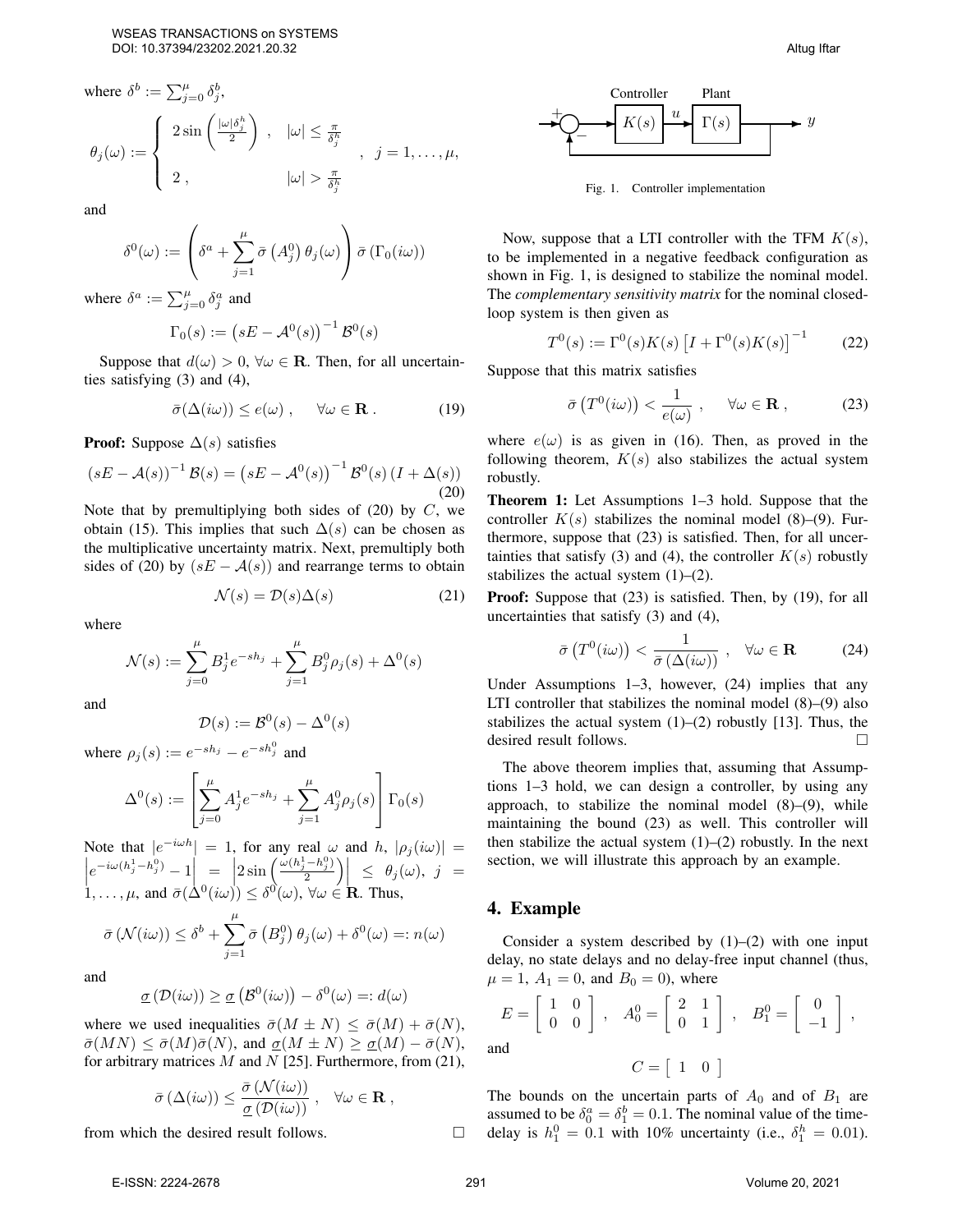

Fig. 2. Nyquist plot of  $\Gamma^0(i\omega)$ 

Note that  $\mathcal{L}A_0\mathcal{R} = 1 + a \neq 0$ , where a varies between  $-0.1$  and 0.1 as  $A_0$  is varied over all  $A_0^0 + A_0^1$  satisfying  $\bar{\sigma}(A_0^1) \leq 0.1$ . Thus, Assumption 1 is satisfied. Furthermore, the open-loop system has exactly one unstable mode which varies between 1.8586 and 2.1414 (with nominal value 2) as  $A_0$  is varied over all  $A_0^0 + A_0^1$  satisfying  $\bar{\sigma}(A_0^1) \leq 0.1$ . Thus, Assumptions 2 and 3 are also satisfied.

The TFM of the nominal system is obtained from (11) as:

$$
\Gamma^{0}(s) = \frac{e^{-0.1s}}{s - 2}
$$
 (25)

The Nyquist plot of  $\Gamma^0(i\omega)$ , for  $\omega \in \mathbf{R}$ , is shown in Fig. 2. The first two left-most real axis crossings of the Nyquist plot are  $\xi_1 = -0.5$  and  $\xi_2 = -0.0692$ . Thus, the Nyquist plot of  $k\Gamma^{0}(i\omega)$  would encircle the -1 point once in the counter-clockwise direction if  $k$  is chosen in the range:

$$
\frac{1}{-\xi_1} = 2 < k < 14.45 = \frac{1}{-\xi_2} \tag{26}
$$

Therefore, since the nominal system has exactly one unstable mode, by the Nyquist theorem [26], a constant gain controller  $K(s) = k$ , where k is chosen in the range (26), would stabilize the nominal system.

Next, we calculate  $n(\omega)$ ,  $d(\omega)$ , and  $e(\omega)$ , using (17), (18), and (16), respectively. These are plotted in Fig. 3. In particular, we note that  $d(\omega) > 0$  for all  $\omega \in \mathbf{R}$ .

Next, in Figures 4–6, we plot  $1/e(\omega)$  and  $\bar{\sigma}(T^0(i\omega))$  for various  $k$  in the range (26). Fig. 4 indicates that the bound (23) is violated in the low-frequency range for

$$
2 < k < 2.627\tag{27}
$$

Fig. 6, on the other hand, indicates that the bound (23) is violated in the mid-frequency range for

$$
9.566 < k < 14.45 \tag{28}
$$



Fig. 3. Plots of  $n(\omega)$  (in blue - plot with lowest low-frequency gain),  $d(\omega)$  (in red - plot with highest low-frequency gain), and  $e(\omega)$  (in cyan plot with highest high-frequency gain) vs.  $\omega$ 



Fig. 4. Plots of  $1/e(\omega)$  (in blue - plot with highest high-frequency gain) and of  $\bar{\sigma}(T^0(i\omega))$  (in red - plots with lower high-frequency gain) vs.  $\omega$  for various  $k$  in the range (27)

However, Fig. 5 indicates that the bound (23) is satisfied for all  $\omega \in \mathbf{R}$ , for

$$
2.627 < k < 9.566 \tag{29}
$$

Therefore, by Theorem 1, a constant gain controller  $K(s)$  = k, where k is chosen in the range  $(29)$ , would robustly stabilize the given system as long as the bounds (3) and (4) are satisfied.

Next, we choose  $k = 6$ , which is about the mid-point of range (29). Plots of  $1/e(\omega)$  and of  $\bar{\sigma}(T^0(i\omega))$  for this k are shown in Fig. 7. The closed-loop modes with real part greater than or equal to −40 under this controller for the nominal system are shown in Fig. 8 (we use QPmR [27] to calculate the closed-loop modes). The right-most closed-loop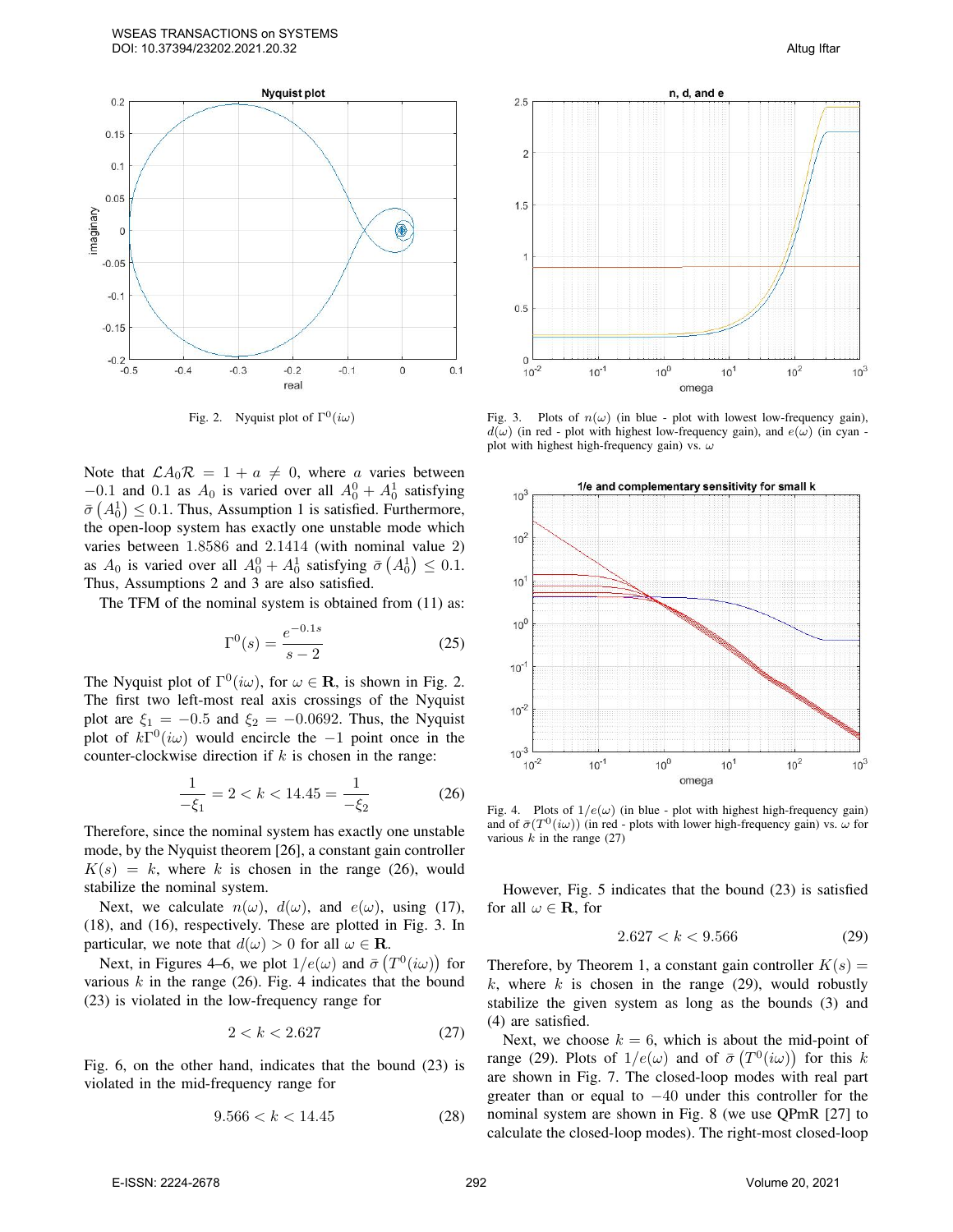

Fig. 5. Plots of  $1/e(\omega)$  (in blue - plot with highest high-frequency gain) and of  $\bar{\sigma}(T^0(i\omega))$  (in red - plots with lower high-frequency gain) vs.  $\omega$  for various  $k$  in the range (29)



Fig. 6. Plots of  $1/e(\omega)$  (in blue - plot with highest high-frequency gain) and of  $\bar{\sigma}(T^0(i\omega))$  (in red - plots with lower high-frequency gain) vs.  $\omega$  for various  $k$  in the range (28)

modes are at  $-6.0597 \pm i7.4834$ . Under this controller, the worst case perturbations (which satisfy (3) and (4)), in the sense that the largest real part of the right-most closed-loop modes is obtained, are

$$
A_0^1 = \begin{bmatrix} 0.0707 & 0.0707 \\ -0.0707 & 0.0707 \end{bmatrix}, \quad B_1^1 = \begin{bmatrix} 0.0707 \\ -0.0707 \end{bmatrix},
$$
  

$$
h_1^1 = 0.01
$$
 (30)

The closed-loop modes with real part greater than or equal to −40 for the system with these perturbations under this controller are shown in Fig. 9. The right-most closed-loop modes are at  $-4.0015 \pm i8.6821$ . This also shows that the designed controller robustly stabilizes the given system.



Fig. 7. Plots of  $1/e(\omega)$  (in blue - plot with highest high-frequency gain) and of  $\bar{\sigma}(T^0(i\omega))$  (in red - plot with lower high-frequency gain) vs.  $\omega$  for  $k=6$ 



Fig. 8. Closed-loop modes with real part greater than or equal to −40 for the nominal system  $(k = 6)$ 

#### 5. Conclusions

A stabilizing controller design approach for LTI descriptor-type time-delay systems, which is robust against uncertainties both in the time-delays and in other system parameters, has been proposed. A frequency-dependent bound (16) on the uncertainties has first been derived. It has then been shown that, under Assumptions 1–3, any controller which stabilizes the nominal model  $(8)$ – $(9)$  and which satisfies the bound  $(23)$ , robustly stabilizes the actual system  $(1)$ – (2). Once the bound (16) is found, the controller design is completely based on the nominal model. Thus, any controller design method, such as [7]–[12], can be used together with the bound (16) to design the controller.